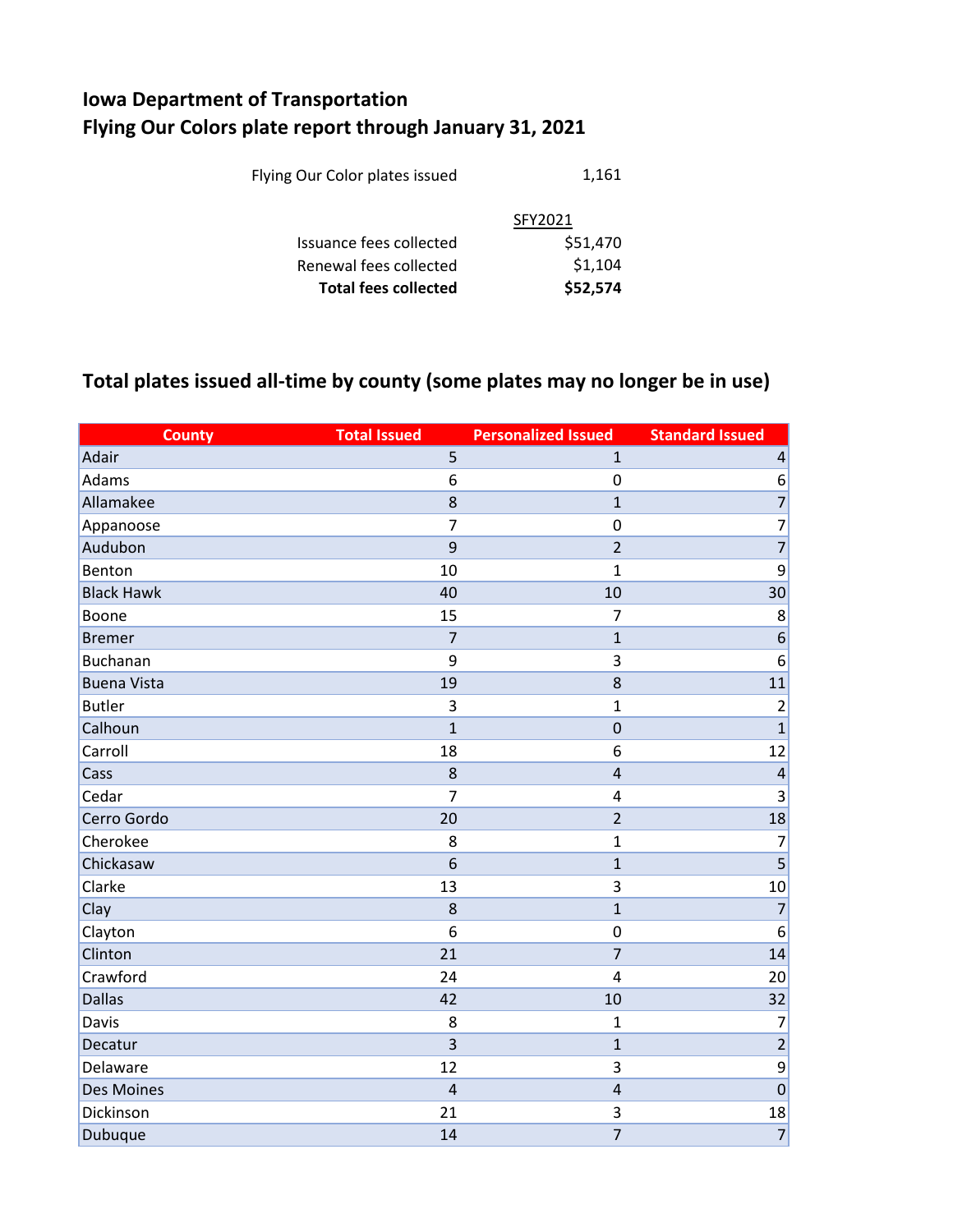| Emmet           | 3                       | $\mathbf 1$                | $\overline{\mathbf{c}}$  |
|-----------------|-------------------------|----------------------------|--------------------------|
| Fayette         | $\overline{7}$          | $\mathbf{1}$               | $\overline{6}$           |
| Floyd           | 4                       | $\mathbf 0$                | 4                        |
| Franklin        | 14                      | 3                          | 11                       |
| Fremont         | $\overline{2}$          | $\mathbf 0$                | $\overline{c}$           |
| Greene          | 3                       | $\mathbf 0$                | $\overline{\mathbf{3}}$  |
| Grundy          | $\overline{7}$          | 3                          | $\overline{\mathbf{4}}$  |
| Guthrie         | 5                       | $\mathbf{1}$               | $\overline{\mathcal{L}}$ |
| Hamilton        | 5                       | $\mathbf 0$                | 5                        |
| Hancock         | $\mathbf{1}$            | $\mathbf{1}$               | $\overline{0}$           |
| Hardin          | $\overline{7}$          | $\mathbf 1$                | 6                        |
| Harrison        | 5                       | $\mathbf{1}$               | $\overline{\mathbf{r}}$  |
| Henry           | 6                       | $\overline{\mathbf{4}}$    | $\overline{2}$           |
| Howard          | 8                       | $\mathbf{1}$               | $\overline{7}$           |
| Humboldt        | 11                      | $\mathbf 0$                | 11                       |
| Ida             | $\overline{\mathbf{r}}$ | $\mathbf 1$                | $\overline{3}$           |
| lowa            | 11                      | 3                          | 8                        |
| Jackson         | $\overline{\mathbf{r}}$ | $\overline{2}$             | $\overline{2}$           |
| Jasper          | 6                       | 3                          |                          |
| Jefferson       | 9                       | $\overline{2}$             | $\overline{7}$           |
| Johnson         | 44                      | 8                          | 36                       |
| Jones           | 3                       | $\mathbf{1}$               | $\overline{c}$           |
| Keokuk          | 4                       | $\overline{2}$             | $\mathbf 2$              |
| Kossuth         | 21                      | $\overline{a}$             | 17                       |
| Lee             | 9                       | 4                          | 5                        |
| Linn            | 58                      | 14                         | 44                       |
| Louisa          | $\mathbf 0$<br>10       | $\mathbf 0$<br>$\mathbf 0$ | $\mathbf 0$              |
| Lucas           | 12                      | $\overline{2}$             | 10                       |
| Lyon<br>Madison | 13                      | $\overline{\mathbf{r}}$    | 10<br>$\overline{9}$     |
| Mahaska         | 8                       | 3                          | 5                        |
| Marion          | 12                      | $\overline{2}$             | 10                       |
| Marshall        | 5                       | $\pmb{0}$                  | $\overline{5}$           |
| Mills           | 14                      | $\overline{3}$             | 11                       |
| Mitchell        | 10                      | $\pmb{0}$                  | 10                       |
| Monona          | 3                       | $\pmb{0}$                  | $\overline{3}$           |
| Monroe          | $\mathbf{1}$            | $\pmb{0}$                  | $\mathbf 1$              |
| Montgomery      | $\overline{\mathbf{r}}$ | $\mathbf 1$                | $\overline{3}$           |
| Muscatine       | 14                      | $\boldsymbol{6}$           | $\mathbf{8}$             |
| Obrien          | 15                      | $\mathbf{1}$               | 14                       |
| Osceola         | 4                       | $\pmb{0}$                  | 4                        |
| Page            | 5                       | $\overline{3}$             | $\overline{2}$           |
| Palo Alto       | 3                       | $\pmb{0}$                  | $\overline{3}$           |
| Plymouth        | 12                      | $\overline{7}$             | $\overline{\mathbf{5}}$  |
| Pocahontas      | $\overline{7}$          | $\pmb{0}$                  | $\overline{7}$           |
| Polk            | 88                      | 51                         | 37                       |
| Pottawattamie   | 41                      | 14                         | 27                       |